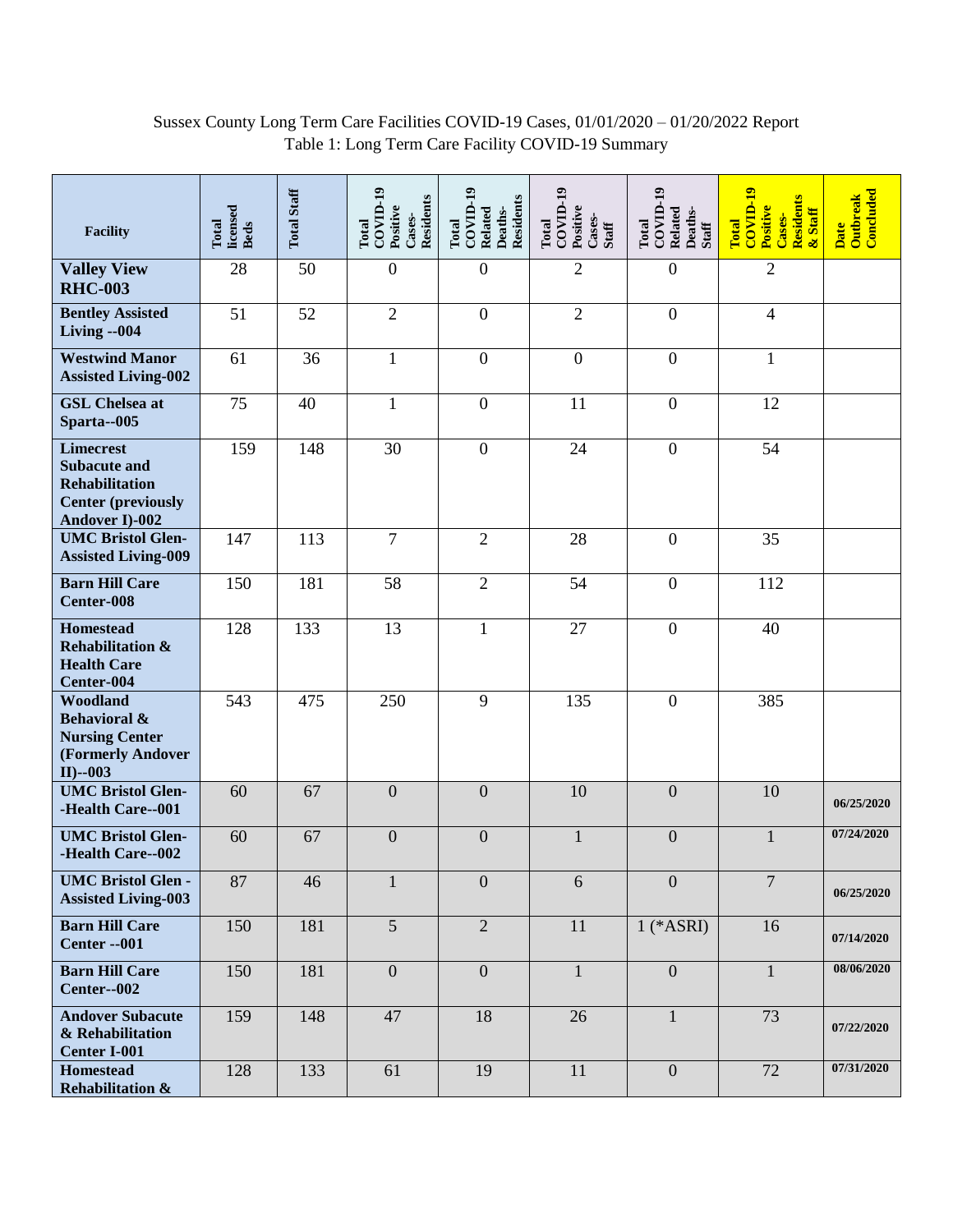| <b>Health Care</b><br>Center-001                                                                 |     |     |                  |                  |                          |                  |                |            |
|--------------------------------------------------------------------------------------------------|-----|-----|------------------|------------------|--------------------------|------------------|----------------|------------|
| <b>Andover Subacute</b><br>& Rehabilitation<br><b>Center II-001</b>                              | 543 | 475 | 146              | 65               | 89                       | $\mathbf{1}$     | 235            | 09/01/2020 |
| <b>Barn Hill Care</b><br>Center--003                                                             | 150 | 181 | $\boldsymbol{0}$ | $\boldsymbol{0}$ | $\mathbf 1$              | $\mathbf{0}$     | $\mathbf{1}$   | 09/08/2020 |
| <b>UMC Bristol Glen</b><br><b>Health Care-004</b>                                                | 60  | 67  | $\mathbf{0}$     | $\overline{0}$   | 9                        | $\overline{0}$   | 9              | 09/25/2020 |
| <b>Valley View RHC</b>                                                                           | 28  | 50  | 20               | 8                | 11                       | $\mathbf{1}$     | 31             | 09/30/2020 |
| <b>Barn Hill Care</b><br>Center--004                                                             | 150 | 181 | $\overline{0}$   | $\boldsymbol{0}$ | $\mathbf{1}$             | $\mathbf{0}$     | $\mathbf{1}$   | 10/15/2020 |
| <b>GSL Chelsea at</b><br>Sparta-01                                                               | 75  | 40  | $\overline{2}$   | $\overline{0}$   | 3                        | $\mathbf{0}$     | 5              | 01/08/2021 |
| <b>Valley View RHC-</b><br>002                                                                   | 28  | 50  | $\mathbf{1}$     | $\overline{0}$   | 5                        | $\mathbf{0}$     | 6              | 02/05/2021 |
| <b>Bentley Assisted</b><br>Living-001                                                            | 51  | 52  | $\overline{2}$   | $\overline{0}$   | $\overline{2}$           | $\overline{0}$   | $\overline{4}$ | 02/05/2021 |
| <b>UMC Bristol Glen</b><br>AL & HC-005                                                           | 147 | 113 | 35               | 3                | 37                       | $\boldsymbol{0}$ | 72             | 02/17/2021 |
| <b>Barn Hill Care</b><br>Center--005                                                             | 150 | 181 | 31               | 3                | 19                       | $\overline{0}$   | 50             | 02/17/2021 |
| <b>Homestead</b><br><b>Rehabilitation &amp;</b><br><b>Health Care</b><br>Center-002              | 128 | 133 | 13               | 3                | 14                       | $\boldsymbol{0}$ | 27             | 02/17/2021 |
| <b>GSL Chelsea at</b><br>Sparta--002                                                             | 75  | 40  | $\overline{0}$   | $\overline{0}$   | $\mathbf{1}$             | $\overline{0}$   | 1              | 02/18/2021 |
| <b>GSL Chelsea at</b><br>Sparta--003                                                             | 75  | 40  | $\boldsymbol{0}$ | $\boldsymbol{0}$ | $\mathbf{1}$             | $\overline{0}$   | 1              | 03/12/2021 |
| <b>Andover Subacute</b><br>& Rehabilitation<br>Center I--002                                     | 159 | 148 | 16               | $\overline{2}$   | 25                       | $\overline{0}$   | 41             | 05/10/2021 |
| <b>Barn Hill Care</b><br>Center -- 006                                                           | 150 | 181 | $\overline{0}$   | $\overline{0}$   | 8                        | $\overline{0}$   | 8              | 05/10/2021 |
| <b>UMC Bristol Glen</b><br>AL & HC-006                                                           | 147 | 113 | $\mathbf{1}$     | $\boldsymbol{0}$ | $\overline{\mathcal{L}}$ | $\overline{0}$   | 5              | 05/18/2021 |
| <b>Homestead</b><br><b>Rehabilitation &amp;</b><br><b>Health Care</b><br>Center-003              | 128 | 133 | 1                | $\theta$         | 3                        | $\boldsymbol{0}$ | $\overline{4}$ | 06/07/2021 |
| <b>Andover Subacute</b><br>& Rehabilitation<br><b>Center II-002</b>                              | 543 | 475 | 40               | 8                | 56                       | $\overline{0}$   | 96             | 06/11/2021 |
| Woodland<br><b>Behavioral &amp;</b><br><b>Nursing Center</b><br>(Formerly Andover<br>$II$ )--001 | 543 | 475 | $\mathbf{0}$     | $\overline{0}$   | $\mathbf{1}$             | $\overline{0}$   | $\mathbf{1}$   | 07/07/2021 |
| Woodland<br><b>Behavioral &amp;</b><br><b>Nursing Center</b><br>(Formerly Andover<br>$II$ )--002 | 543 | 475 | $\mathbf{0}$     | $\overline{0}$   | $\mathbf{1}$             | $\overline{0}$   | $\mathbf{1}$   | 08/27/2021 |